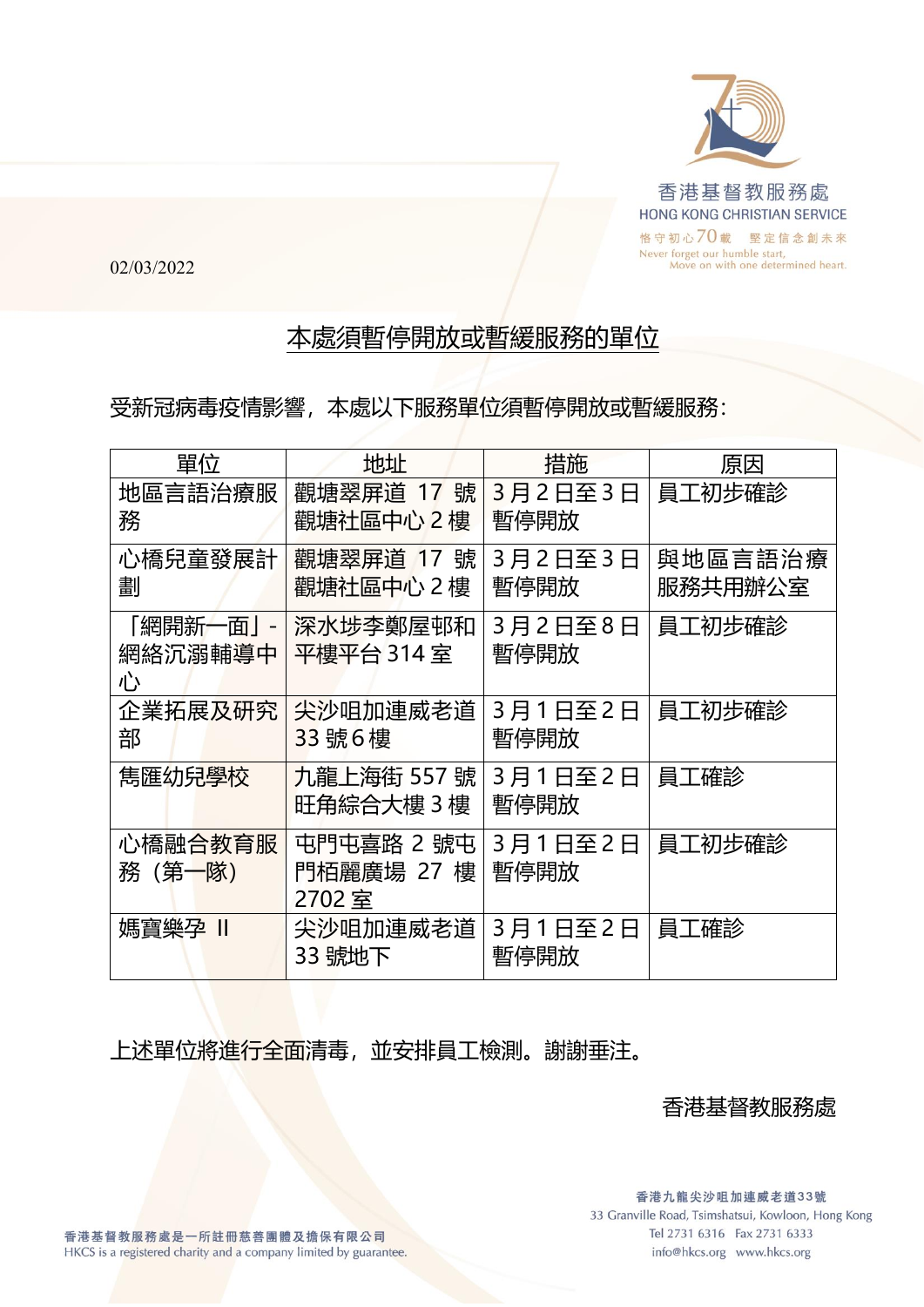

02/03/2022

## Temporary closure or service suspension of service units

The following units has been closed temporarily or suspended service due to COVID-19 pandemic:

| Unit                          | <b>Address</b>              | <b>Measures</b> | Reasons         |
|-------------------------------|-----------------------------|-----------------|-----------------|
| District-based Speech         | 2/F, Kwun Tong Community    | Closed from 2nd | Staff member    |
| Therapy Service               | Centre, 17 Tsui Ping Road,  | to 3rd March    | preliminarily   |
|                               | Kwun Tong                   |                 | confirmed       |
| Project Bridge for            | 2/F, Kwun Tong Community    | Closed from 2nd | Office shared   |
| Children's                    | Centre, 17 Tsui Ping Road,  | to 3rd March    | with District-  |
| Development                   | <b>Kwun Tong</b>            |                 | based Speech    |
|                               |                             |                 | Therapy Service |
| Online New Page-              | Shop 314, Podium Level, Wo  | Closed from 2nd | Staff member    |
| <b>Online Addiction</b>       | Ping House, Lei Cheng Uk    | to 8th March    | preliminarily   |
| Counselling Centre            | Estate, Shamshuipo          |                 | confirmed       |
| <b>Corporate Development</b>  | 6/F, 33 Granville Road,     | Closed from 1st | Staff member    |
| and Research Office           | Tsimshatsui                 | to 2nd March    | preliminarily   |
|                               |                             |                 | confirmed       |
| <b>Central Nursery School</b> | 3/F, Mong Kok Complex, 557  | Closed from 1st | Staff member    |
|                               | Shanghai Street, Mong Kok   | to 2nd March    | confirmed       |
|                               |                             |                 |                 |
| Bridge-Integrated             | Office 2702, 27/F, Tuen Mun | Closed from 1st | Staff member    |
| <b>Education Service</b>      | Parklane Square, 2 Tuen Hi  | to 2nd March    | preliminarily   |
| (Team 1)                      | Road, Tuen Mun              |                 | confirmed       |
|                               |                             |                 |                 |